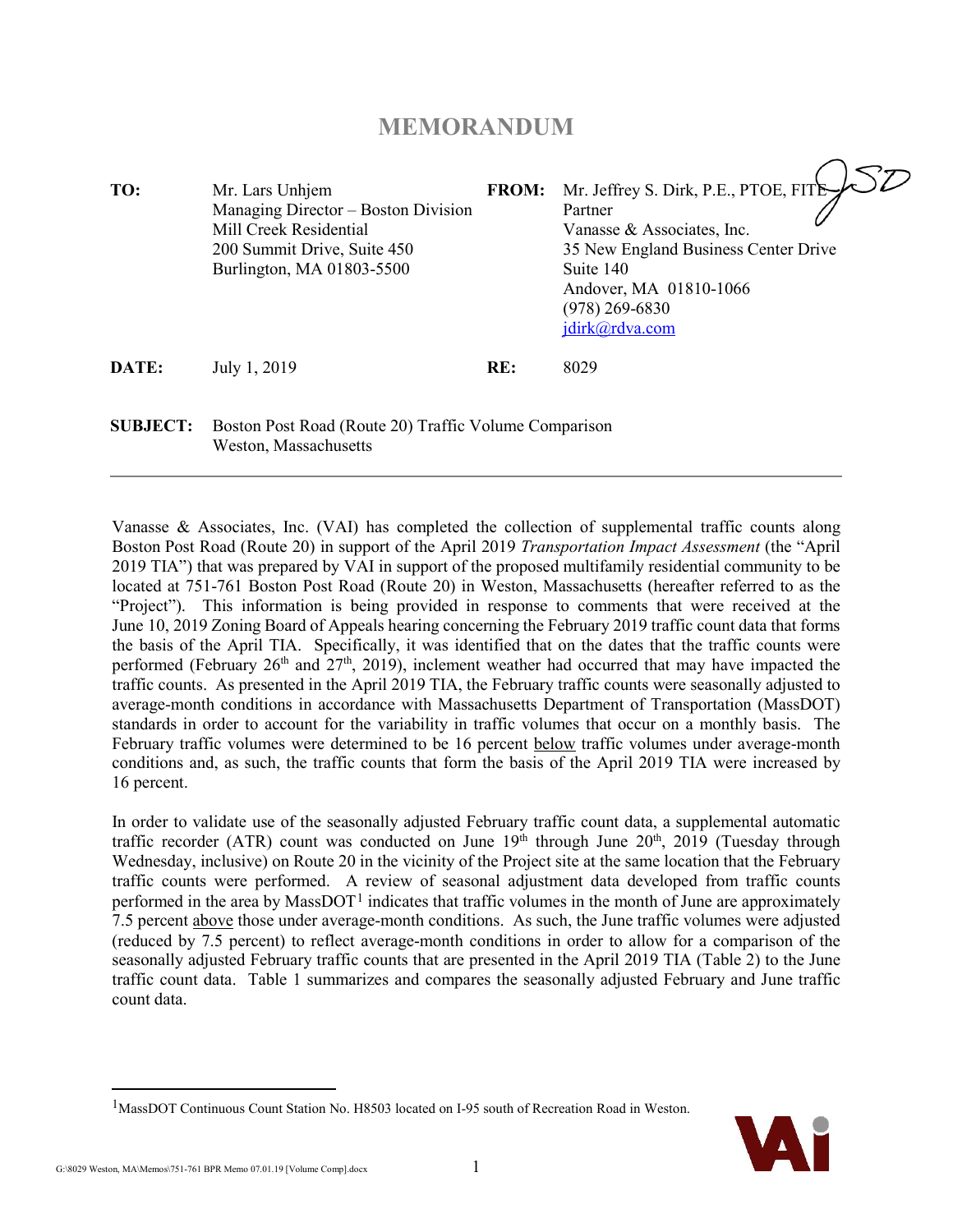### **Table 1 2019 EXISTING TRAFFIC VOLUMES**

|                                                                                 | AWT <sup>a</sup> |              | VPH <sup>b</sup>     |                        |  |  |  |
|---------------------------------------------------------------------------------|------------------|--------------|----------------------|------------------------|--|--|--|
| Location/Peak Hour                                                              | February         | June         | February             | June                   |  |  |  |
| Route 20 in the vicinity of Project Site:<br>Weekday Morning<br>Weekday Evening | 29,520           | 24,355<br>-- | --<br>2.149<br>2.130 | $ -$<br>1,623<br>1,566 |  |  |  |

a Average weekday traffic in vehicles per day.

b Vehicles per hour.

As can be seen in Table 1, the seasonally adjusted February 2019 traffic count data that forms the basis of the April 2019 TIA was found to be approximately 21 percent higher than the seasonally adjusted June 2019 traffic counts on an average weekday and up to 36 percent higher during the weekday peak hours. As such, it can be concluded that the traffic volume data that forms the basis of the April 2019 TIA (seasonally adjusted February 2019 traffic counts) presents a conservative (higher than average) analysis condition with regard to the overall impact of the Project on the transportation infrastructure.

cc: File

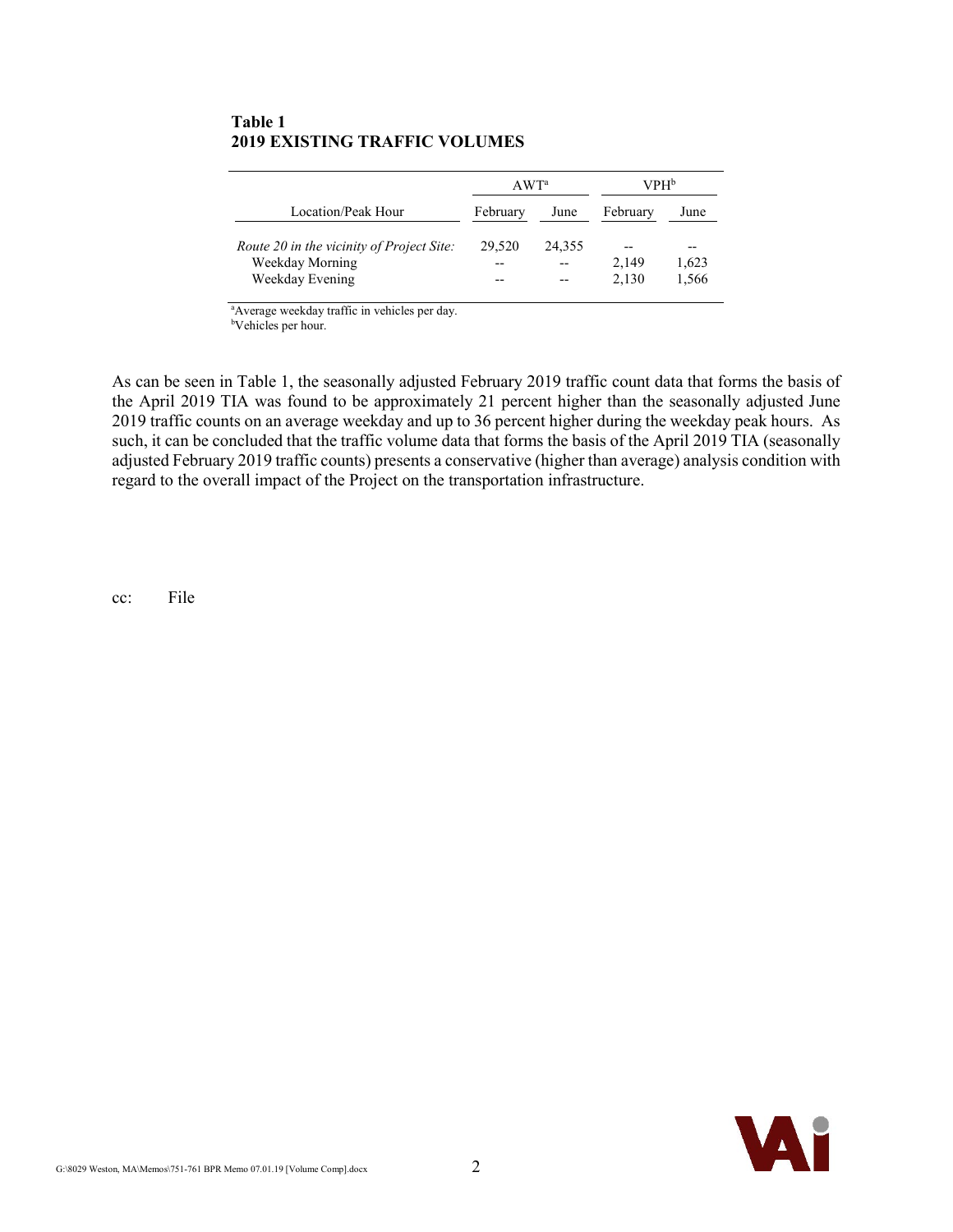## APPENDIX

AUTOMATIC TRAFFIC RECORDER COUNT DATA SEASONAL ADJUSTMENT DATA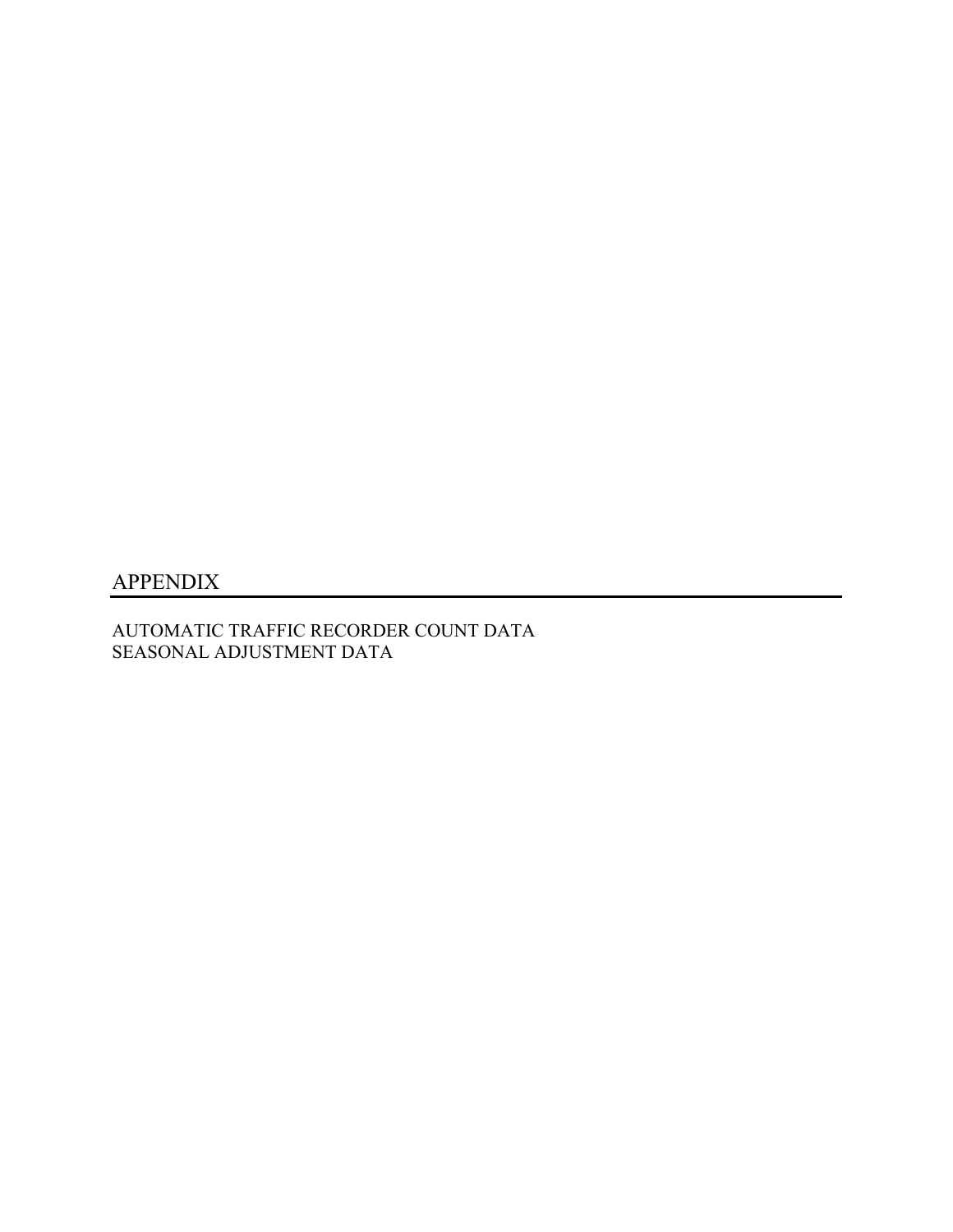AUTOMATIC TRAFFIC RECORDER COUNT DATA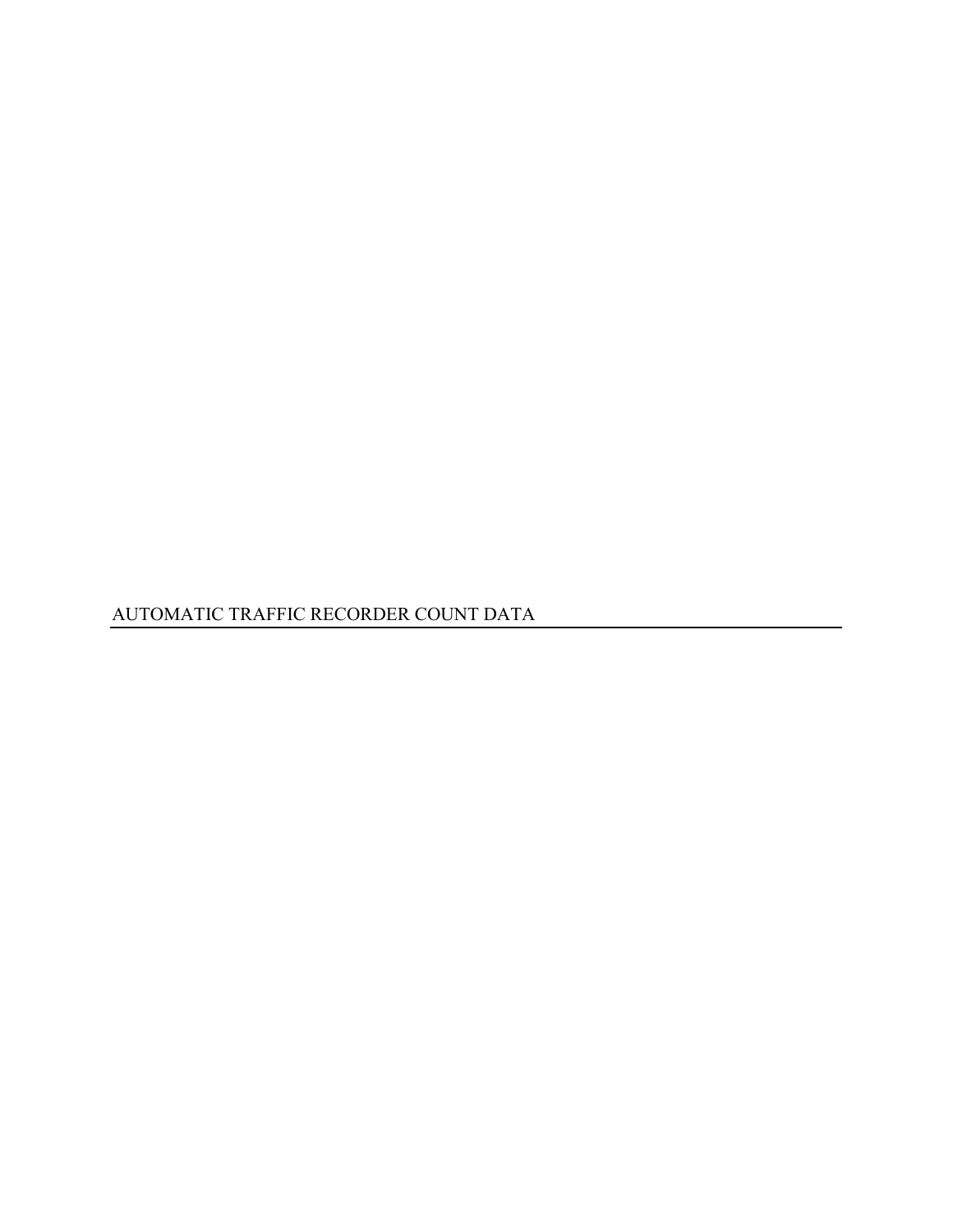| <b>Start</b> | 6/19/2019 |                                        | <b>WB</b> |         | <b>Hour Totals</b> |                           | EB        |         | <b>Hour Totals</b> | <b>Combined Totals</b> |           |  |
|--------------|-----------|----------------------------------------|-----------|---------|--------------------|---------------------------|-----------|---------|--------------------|------------------------|-----------|--|
| Time         | Wed       | Morning                                | Afternoon | Morning | Afternoon          | Morning                   | Afternoon | Morning | Afternoon          | Morning                | Afternoon |  |
| 12:00        |           | 36                                     | 189       |         |                    | 8                         | 198       |         |                    |                        |           |  |
| 12:15        |           | 22                                     | 194       |         |                    | 11                        | 231       |         |                    |                        |           |  |
| 12:30        |           | 12                                     | 189       |         |                    | $10$                      | 253       |         |                    |                        |           |  |
| 12:45        |           | 13                                     | 191       | 83      | 763                | 17                        | 208       | 46      | 890                | 129                    | 1653      |  |
| 01:00        |           | $\begin{array}{c} 8 \\ 13 \end{array}$ | 168       |         |                    | $\boldsymbol{9}$          | 186       |         |                    |                        |           |  |
| 01:15        |           |                                        | 180       |         |                    | $\overline{7}$            | 204       |         |                    |                        |           |  |
| 01:30        |           |                                        | 203       |         |                    | $\overline{\mathbf{4}}$   | 207       |         |                    |                        |           |  |
| 01:45        |           | 9<br>6                                 | 241       | 36      | 792                | $\overline{\mathbf{4}}$   | 223       | 24      | 820                | 60                     | 1612      |  |
| 02:00        |           | 6                                      | 223       |         |                    | $\overline{\mathbf{4}}$   | 156       |         |                    |                        |           |  |
| 02:15        |           | 5                                      | 244       |         |                    | $\overline{4}$            | 214       |         |                    |                        |           |  |
| 02:30        |           | $\frac{2}{2}$                          | 253       |         |                    | $\ensuremath{\mathsf{3}}$ | 221       |         |                    |                        |           |  |
| 02:45        |           |                                        | 256       | 15      | 976                | $\sqrt{5}$                | 207       | 16      | 798                | 31                     | 1774      |  |
| 03:00        |           | $\overline{\mathbf{4}}$                | 238       |         |                    | $\overline{\mathbf{4}}$   | 200       |         |                    |                        |           |  |
| 03:15        |           | 5                                      | 206       |         |                    | $\overline{\mathbf{4}}$   | 196       |         |                    |                        |           |  |
| 03:30        |           | $\overline{\mathcal{A}}$               | 249       |         |                    | $\boldsymbol{9}$          | 209       |         |                    |                        |           |  |
| 03:45        |           | 13                                     | 236       | 26      | 929                | 19                        | 161       | 36      | 766                | 62                     | 1695      |  |
| 04:00        |           | 6                                      | 275       |         |                    | 9                         | 182       |         |                    |                        |           |  |
| 04:15        |           | $10$                                   | 279       |         |                    | 23                        | 182       |         |                    |                        |           |  |
| 04:30        |           |                                        | 259       |         |                    | 39                        | 185       |         |                    |                        |           |  |
| 04:45        |           | $\frac{7}{17}$                         | 253       | 40      | 1066               | 38                        | 200       | 109     | 749                | 149                    | 1815      |  |
| 05:00        |           | 17                                     | 242       |         |                    | 73                        | 199       |         |                    |                        |           |  |
| 05:15        |           | 32                                     | 235       |         |                    | 100                       | 215       |         |                    |                        |           |  |
| 05:30        |           | 46                                     | 226       |         |                    | 177                       | 205       |         |                    |                        |           |  |
| 05:45        |           | 63                                     | 220       | 158     | 923                | 231                       | 203       | 581     | 822                | 739                    | 1745      |  |
| 06:00        |           | 68                                     | 247       |         |                    | 321                       | 184       |         |                    |                        |           |  |
| 06:15        |           | 86                                     | 260       |         |                    | 322                       | 201       |         |                    |                        |           |  |
| 06:30        |           | 115                                    | 236       |         |                    | 330                       | 199       |         |                    |                        |           |  |
| 06:45        |           | 130                                    | 258       | 399     | 1001               | 308                       | 174       | 1281    | 758                | 1680                   | 1759      |  |
| 07:00        |           | 119                                    | 269       |         |                    | 303                       | 130       |         |                    |                        |           |  |
| 07:15        |           | 148                                    | 234       |         |                    | 333                       | 151       |         |                    |                        |           |  |
| 07:30        |           | 148                                    | 225       |         |                    | 306                       | 125       |         |                    |                        |           |  |
| 07:45        |           | 153                                    | 171       | 568     | 899                | 294                       | 157       | 1236    | 563                | 1804                   | 1462      |  |
| 08:00        |           | 126                                    | 176       |         |                    | 274                       | 131       |         |                    |                        |           |  |
| 08:15        |           | 120                                    | 174       |         |                    | 306                       | 128       |         |                    |                        |           |  |
| 08:30        |           | 144                                    | 161       |         |                    | 256                       | 115       |         |                    |                        |           |  |
| 08:45        |           | 137                                    | 142       | 527     | 653                | 284                       | 105       | 1120    | 479                | 1647                   | 1132      |  |
| 09:00        |           | 132                                    | 147       |         |                    | 307                       | 90        |         |                    |                        |           |  |
| 09:15        |           | 115                                    | 128       |         |                    | 303                       | 87        |         |                    |                        |           |  |
| 09:30        |           | 108                                    | 136       |         |                    | 288                       | 88        |         |                    |                        |           |  |
| 09:45        |           | 136                                    | 117       | 491     | 528                | 287                       | 68        | 1185    | 333                | 1676                   | 861       |  |
| 10:00        |           | 151                                    | 115       |         |                    | 246                       | 67        |         |                    |                        |           |  |
| 10:15        |           | 134                                    | 98        |         |                    | 272                       | 58        |         |                    |                        |           |  |
| 10:30        |           | 154                                    | 85        |         |                    | 222                       | 44        |         |                    |                        |           |  |
| 10:45        |           | 189                                    | 83        | 628     | 381                | 218                       | 44        | 958     | 213                | 1586                   | 594       |  |
| 11:00        |           | 168                                    | 71        |         |                    | 200                       | 35        |         |                    |                        |           |  |
| 11:15        |           | 184                                    | 60        |         |                    | 213                       | 24        |         |                    |                        |           |  |
| 11:30        |           | 178                                    | 47        |         |                    | 215                       | 20        |         |                    |                        |           |  |
| 11:45        |           | 185                                    | 28        | 715     | 206                | 245                       | 18        | 873     | 97                 | 1588                   | 303       |  |
| Total        |           | 3686                                   | 9117      |         |                    | 7465                      | 7288      |         |                    | 11151                  | 16405     |  |
| Percent      |           | 28.8%                                  | 71.2%     |         |                    | 50.6%                     | 49.4%     |         |                    | 40.5%                  | 59.5%     |  |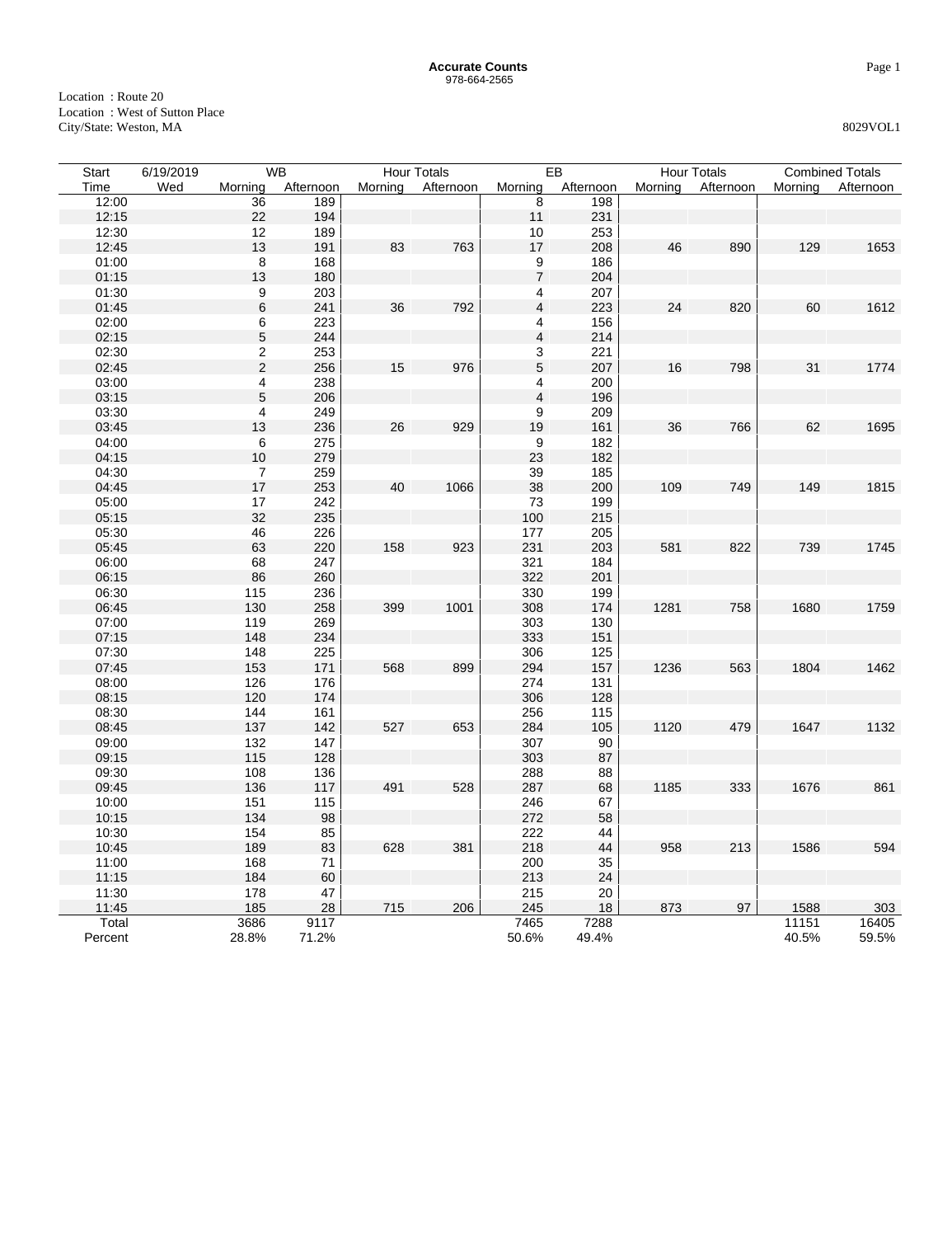| Start   | 6/20/2019 | <b>WB</b>               |           |             | <b>Hour Totals</b> |                         | EB        |      | <b>Hour Totals</b> |         | <b>Combined Totals</b> |
|---------|-----------|-------------------------|-----------|-------------|--------------------|-------------------------|-----------|------|--------------------|---------|------------------------|
| Time    | Thu       | Morning                 | Afternoon | Morning     | Afternoon          | Morning                 | Afternoon |      | Morning Afternoon  | Mornina | Afternoon              |
| 12:00   |           | 30                      | 154       |             |                    | 12                      | 198       |      |                    |         |                        |
| 12:15   |           | 34                      | 155       |             |                    | $10$                    | 217       |      |                    |         |                        |
| 12:30   |           | 18                      | 167       |             |                    | 17                      | 192       |      |                    |         |                        |
| 12:45   |           | $\boldsymbol{9}$        | 156       | 91          | 632                | $17$                    | 220       | 56   | 827                | 147     | 1459                   |
| 01:00   |           | 16                      | 196       |             |                    | $\overline{7}$          | 198       |      |                    |         |                        |
| 01:15   |           | $\overline{\mathbf{4}}$ | 158       |             |                    | $\overline{\mathbf{4}}$ | 238       |      |                    |         |                        |
| 01:30   |           | 12                      | 177       |             |                    | 3                       | 190       |      |                    |         |                        |
| 01:45   |           | $\boldsymbol{7}$        | 186       | 39          | 717                | 6                       | 208       | 20   | 834                | 59      | 1551                   |
| 02:00   |           |                         | 178       |             |                    | 4                       | 187       |      |                    |         |                        |
| 02:15   |           | $\frac{7}{5}$           | 194       |             |                    | $\overline{7}$          | 191       |      |                    |         |                        |
| 02:30   |           | $\overline{\mathbf{c}}$ | 212       |             |                    | 1                       | 190       |      |                    |         |                        |
| 02:45   |           | $\overline{1}$          | 245       | 15          | 829                | $\boldsymbol{9}$        | 190       | 21   | 758                | 36      | 1587                   |
| 03:00   |           | 6                       | 216       |             |                    | $\overline{7}$          | 171       |      |                    |         |                        |
| 03:15   |           | 5                       | 248       |             |                    | $\mathfrak{S}$          | 177       |      |                    |         |                        |
| 03:30   |           | $\overline{7}$          | 281       |             |                    | 8                       | 161       |      |                    |         |                        |
| 03:45   |           | 8                       | 207       | 26          | 952                | $\overline{7}$          | 159       | 25   | 668                | 51      | 1620                   |
| 04:00   |           | 8                       | 204       |             |                    | 12                      | 162       |      |                    |         |                        |
| 04:15   |           | $\boldsymbol{9}$        | 88        |             |                    | 21                      | 175       |      |                    |         |                        |
| 04:30   |           | $10$                    | 221       |             |                    | 29                      | 139       |      |                    |         |                        |
| 04:45   |           | 18                      | 233       | 45          | 746                | 47                      | 190       | 109  | 666                | 154     | 1412                   |
| 05:00   |           | 22                      | 199       |             |                    | 54                      | 177       |      |                    |         |                        |
| 05:15   |           | 24                      | 207       |             |                    | 90                      | 224       |      |                    |         |                        |
| 05:30   |           | 43                      | 197       |             |                    | 148                     | 180       |      |                    |         |                        |
| 05:45   |           | 54                      | 217       | 143         | 820                | 228                     | 163       | 520  | 744                | 663     | 1564                   |
| 06:00   |           | 61                      | 236       |             |                    | 261                     | 185       |      |                    |         |                        |
| 06:15   |           | 99                      | 239       |             |                    | 307                     | 187       |      |                    |         |                        |
| 06:30   |           | 95                      | 264       |             |                    | 322                     | 180       |      |                    |         |                        |
| 06:45   |           | 115                     | 248       | 370         | 987                | 302                     | 162       | 1192 | 714                | 1562    | 1701                   |
| 07:00   |           | 120                     | 233       |             |                    | 288                     | 139       |      |                    |         |                        |
| 07:15   |           | 121                     | 228       |             |                    | 298                     | 149       |      |                    |         |                        |
| 07:30   |           | 134                     | 201       |             |                    | 302                     | 113       |      |                    |         |                        |
| 07:45   |           | 120                     | 181       | 495         | 843                | 317                     | 87        | 1205 | 488                | 1700    | 1331                   |
| 08:00   |           | 105                     | 146       |             |                    | 313                     | 103       |      |                    |         |                        |
| 08:15   |           | 112                     | 136       |             |                    | 275                     | 120       |      |                    |         |                        |
| 08:30   |           | 114                     | 127       |             |                    | 287                     | 85        |      |                    |         |                        |
| 08:45   |           | 119                     | 144       | 450         | 553                | 246                     | 98        | 1121 | 406                | 1571    | 959                    |
| 09:00   |           | 115                     | 129       |             |                    | 247                     | 105       |      |                    |         |                        |
| 09:15   |           | 111                     | 145       |             |                    | 297                     | 96        |      |                    |         |                        |
| 09:30   |           | 111                     | 114       |             |                    | 285                     | 75        |      |                    |         |                        |
| 09:45   |           | 126                     | 110       | 463         | 498                | 252                     | 56        | 1081 | 332                | 1544    | 830                    |
| 10:00   |           | 100                     | 119       |             |                    | 260                     | 51        |      |                    |         |                        |
| 10:15   |           | 126                     | 78        |             |                    | 218                     | 55        |      |                    |         |                        |
| 10:30   |           | 118                     | 100       |             |                    | 221                     | 45        |      |                    |         |                        |
| 10:45   |           | 116                     | 81        | 460         | 378                | 214                     | 32        | 913  | 183                | 1373    | 561                    |
| 11:00   |           | 129                     | 54        |             |                    | 214                     | 44        |      |                    |         |                        |
| 11:15   |           | 141                     | 61        |             |                    | 169                     | 30        |      |                    |         |                        |
| 11:30   |           | 137                     | 42        |             |                    | 189                     | 38        |      |                    |         |                        |
| 11:45   |           | 159                     | 49        | 566         | 206                | 196                     | 19        | 768  | 131                | 1334    | 337                    |
| Total   |           | 3163                    | 8161      |             |                    | 7031                    | 6751      |      |                    | 10194   | 14912                  |
| Percent |           | 27.9%                   | 72.1%     |             |                    | 51.0%                   | 49.0%     |      |                    | 40.6%   | 59.4%                  |
| Grand   |           |                         |           |             |                    |                         |           |      |                    |         |                        |
| Total   |           | 6849                    | 17278     |             |                    | 14496                   | 14039     |      |                    | 21345   | 31317                  |
| Percent |           | 28.4%                   | 71.6%     |             |                    | 50.8%                   | 49.2%     |      |                    | 40.5%   | 59.5%                  |
|         |           |                         |           |             |                    |                         |           |      |                    |         |                        |
| ADT     |           | ADT 26,331              |           | AADT 26,331 |                    |                         |           |      |                    |         |                        |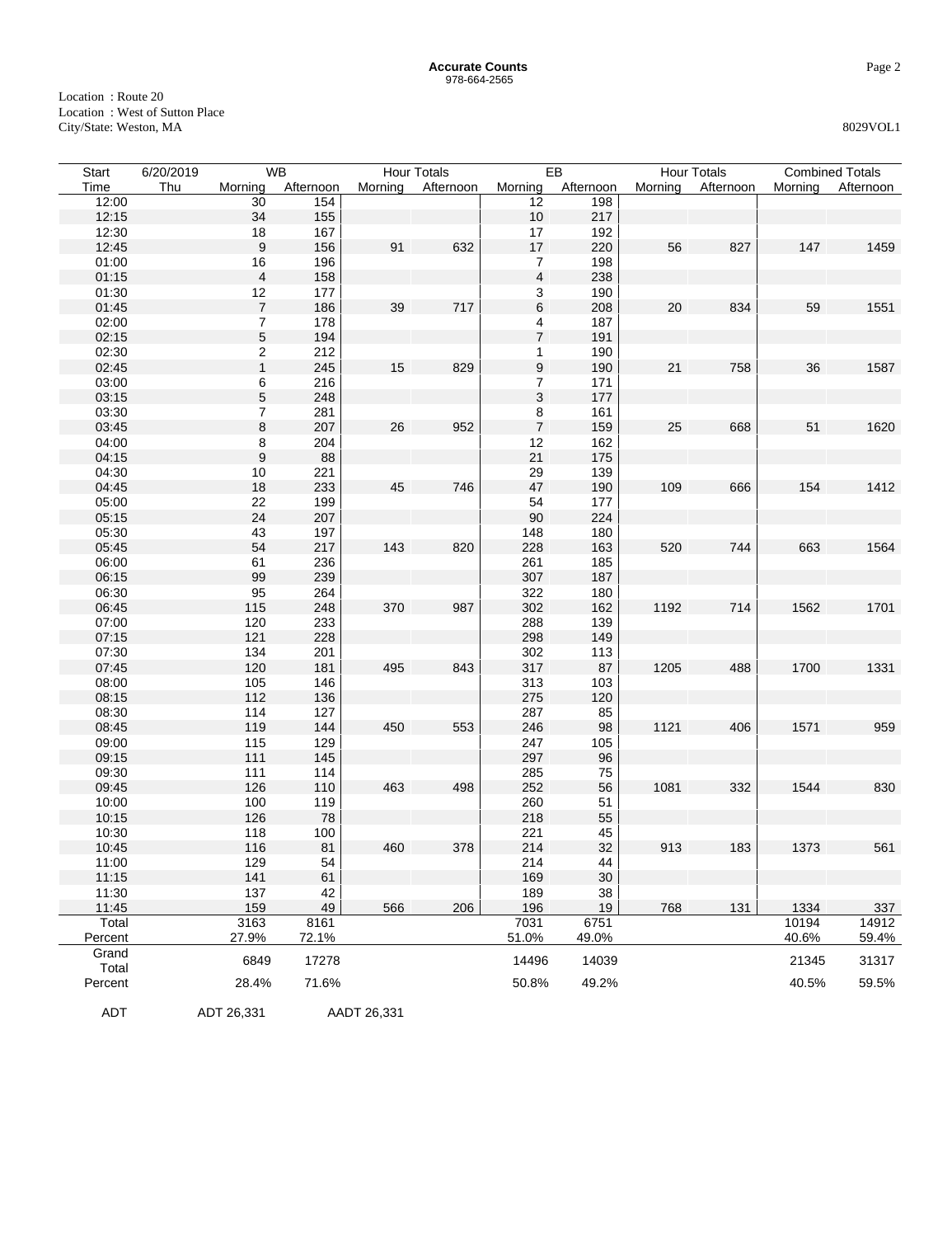Location : Route 20 Location : West of Sutton Place City/State: Weston, MA 8029VOL1

| <b>Start</b>   | 6/17/2019   |                | Tue            |             |           | Wed   |           | Thu   | Fri       |                | Sat            |         | Sun         |                | Week Average |                 |
|----------------|-------------|----------------|----------------|-------------|-----------|-------|-----------|-------|-----------|----------------|----------------|---------|-------------|----------------|--------------|-----------------|
| Time           | WB          | EB             | <b>WB</b>      | EB          | <b>WB</b> | EB    | <b>WB</b> | EB    | <b>WB</b> | EB             | WB             | EB      | <b>WB</b>   | EB             | <b>WB</b>    | EB              |
| 12:00 AM       | $\star$     |                | $\bullet$      | $\star$     | 83        | 46    | 91        | 56    | $\star$   | $\star$        |                |         | $\star$     | $\Phi$         | 87           | $\overline{51}$ |
| 01:00          | $\star$     |                | $\star$        | $\star$     | 36        | 24    | 39        | 20    | $\star$   | $\star$        | $\star$        |         | $\star$     | $\star$        | 38           | 22              |
| 02:00          | $\star$     |                | $\star$        | $\star$     | 15        | 16    | 15        | 21    | $\star$   | $\star$        | $\star$        |         | $\star$     |                | 15           | 18              |
| 03:00          | $\star$     |                | $\star$        | $\star$     | 26        | 36    | 26        | 25    | $\star$   | $\star$        |                |         | $\star$     |                | 26           | $30\,$          |
| 04:00          | $\star$     |                | $\star$        | $\star$     | 40        | 109   | 45        | 109   | $\star$   | $\star$        |                |         | $\star$     | $\star$        | 42           | 109             |
| 05:00          | $\star$     |                | $\star$        | $\star$     | 158       | 581   | 143       | 520   | $\star$   | $\star$        |                |         | $\star$     | $\star$        | 150          | 550             |
| 06:00          | $\star$     |                | $\star$        | $\star$     | 399       | 1281  | 370       | 1192  | $\star$   | $\star$        |                |         | $\star$     | $\star$        | 384          | 1236            |
| 07:00          | $\star$     |                | $\star$        | $\star$     | 568       | 1236  | 495       | 1205  | $\star$   | $\star$        |                |         | $\star$     | $\star$        | 532          | 1220            |
| 08:00          | $\star$     |                | $\star$        | $\star$     | 527       | 1120  | 450       | 1121  | $\star$   | $\star$        | $\star$        |         | $\star$     | $\star$        | 488          | 1120            |
| 09:00          | $\star$     | $\star$        | $\star$        | $\star$     | 491       | 1185  | 463       | 1081  | $\star$   | $\star$        |                |         | $\star$     | $\star$        | 477          | 1133            |
| 10:00          | $\star$     |                | $\star$        |             | 628       | 958   | 460       | 913   | $\star$   | $\star$        | $\star$        |         | $\star$     | $\star$        | 544          | 936             |
| 11:00          | $\star$     | $\star$        | $\star$        | $\star$     | 715       | 873   | 566       | 768   | $\star$   | $\star$        |                |         | $\star$     | $\star$        | 640          | 820             |
| 12:00 PM       | $\star$     |                | $\star$        | $\star$     | 763       | 890   | 632       | 827   | $\star$   | $\star$        | $\star$        |         | $\star$     | $\star$        | 698          | 858             |
| 01:00          | $\star$     | $\star$        | $\star$        | $\star$     | 792       | 820   | 717       | 834   | $\star$   | $\star$        |                |         | $\star$     | $\star$        | 754          | 827             |
| 02:00          | $\star$     |                | $\star$        | $\star$     | 976       | 798   | 829       | 758   | $\star$   |                |                |         | $\star$     | $\star$        | 902          | 778             |
| 03:00          | $\star$     | $\star$        | $\star$        | $\star$     | 929       | 766   | 952       | 668   | $\star$   | $\star$        | $\star$        |         | $\star$     | $\star$        | 940          | 717             |
| 04:00          | $\star$     |                | $\star$        | $\ast$      | 1066      | 749   | 746       | 666   | $\star$   | $\star$        |                |         | $\star$     | $\star$        | 906          | 708             |
| 05:00          | $\star$     | $\star$        | $\star$        | $\star$     | 923       | 822   | 820       | 744   | $\star$   | $\star$        | $\star$        | $\star$ | $\star$     | $\star$        | 872          | 783             |
| 06:00          | $\star$     |                | $\star$        | $\star$     | 1001      | 758   | 987       | 714   | $\star$   | $\star$        |                |         | $\star$     |                | 994          | 736             |
| 07:00          | $\star$     | $\star$        | $\star$        | $\star$     | 899       | 563   | 843       | 488   | $\star$   | $\star$        | $\star$        | $\star$ | $\star$     | $\star$        | 871          | 526             |
| 08:00          | $\star$     |                | $\star$        | $\star$     | 653       | 479   | 553       | 406   | $\star$   | $\star$        | $\star$        |         | $\star$     |                | 603          | 442             |
| 09:00          | $\star$     |                | $\star$        | $\star$     | 528       | 333   | 498       | 332   | $\star$   | $\star$        | $\star$        |         | $\star$     | $\star$        | 513          | 332             |
| 10:00          | $\star$     |                | $\star$        | $\ast$      | 381       | 213   | 378       | 183   | $\star$   | $\star$        | $\star$        | $\star$ | $\star$     | $\star$        | 380          | 198             |
| 11:00          | $\star$     | $\star$        | $\star$        | $\star$     | 206       | 97    | 206       | 131   | $\star$   | $\star$        | $\star$        | $\star$ | $\star$     | $\star$        | 206          | 114             |
| Lane           | $\mathbf 0$ | $\Omega$       | 0              | $\mathbf 0$ | 12803     | 14753 | 11324     | 13782 | 0         | 0              | 0              | 0       | $\mathbf 0$ | $\mathbf 0$    | 12062        | 14264           |
| Day            | $\mathbf 0$ |                | $\mathbf 0$    |             | 27556     |       | 25106     |       | $\Omega$  |                | $\mathbf 0$    |         | $\mathbf 0$ |                | 26326        |                 |
| AM Peak        | $\sim$      | $\sim$         | $\sim$         | $\sim$      | 11:00     | 06:00 | 11:00     | 07:00 |           |                |                | ٠       | $\sim$      | $\sim$         | 11:00        | 06:00           |
| Vol.           | $\sim$      | $\sim$         | $\blacksquare$ | $\sim$      | 715       | 1281  | 566       | 1205  | $\sim$    | $\blacksquare$ | $\blacksquare$ | $\sim$  | $\sim$      | $\sim$         | 640          | 1236            |
| PM Peak        |             | $\blacksquare$ | $\blacksquare$ | $\sim$      | 16:00     | 12:00 | 18:00     | 13:00 | $\sim$    |                |                | ٠       | $\sim$      | $\blacksquare$ | 18:00        | 12:00           |
| Vol.           | $\sim$      | $\sim$         | $\blacksquare$ | $\sim$      | 1066      | 890   | 987       | 834   | $\sim$    | $\overline{a}$ | $\sim$         | $\sim$  | $\sim$      | $\sim$         | 994          | 858             |
| Comb.<br>Total | $\mathbf 0$ |                | $\mathbf 0$    |             | 27556     |       |           | 25106 |           | 0              | 0              |         |             | 0              |              | 26326           |
| <b>ADT</b>     | ADT 26,331  |                | AADT 26,331    |             |           |       |           |       |           |                |                |         |             |                |              |                 |

Page 1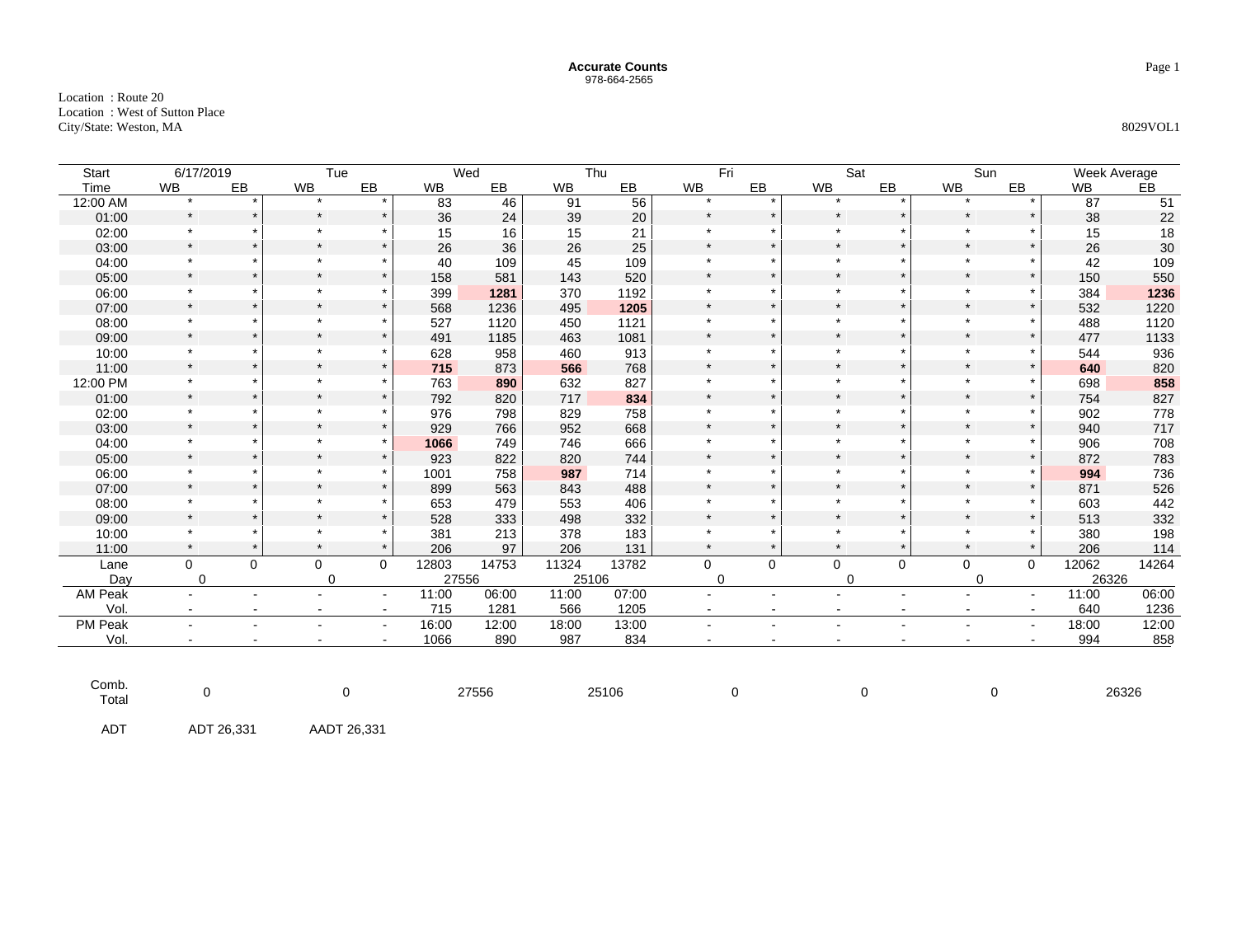SEASONAL ADJUSTMENT DATA